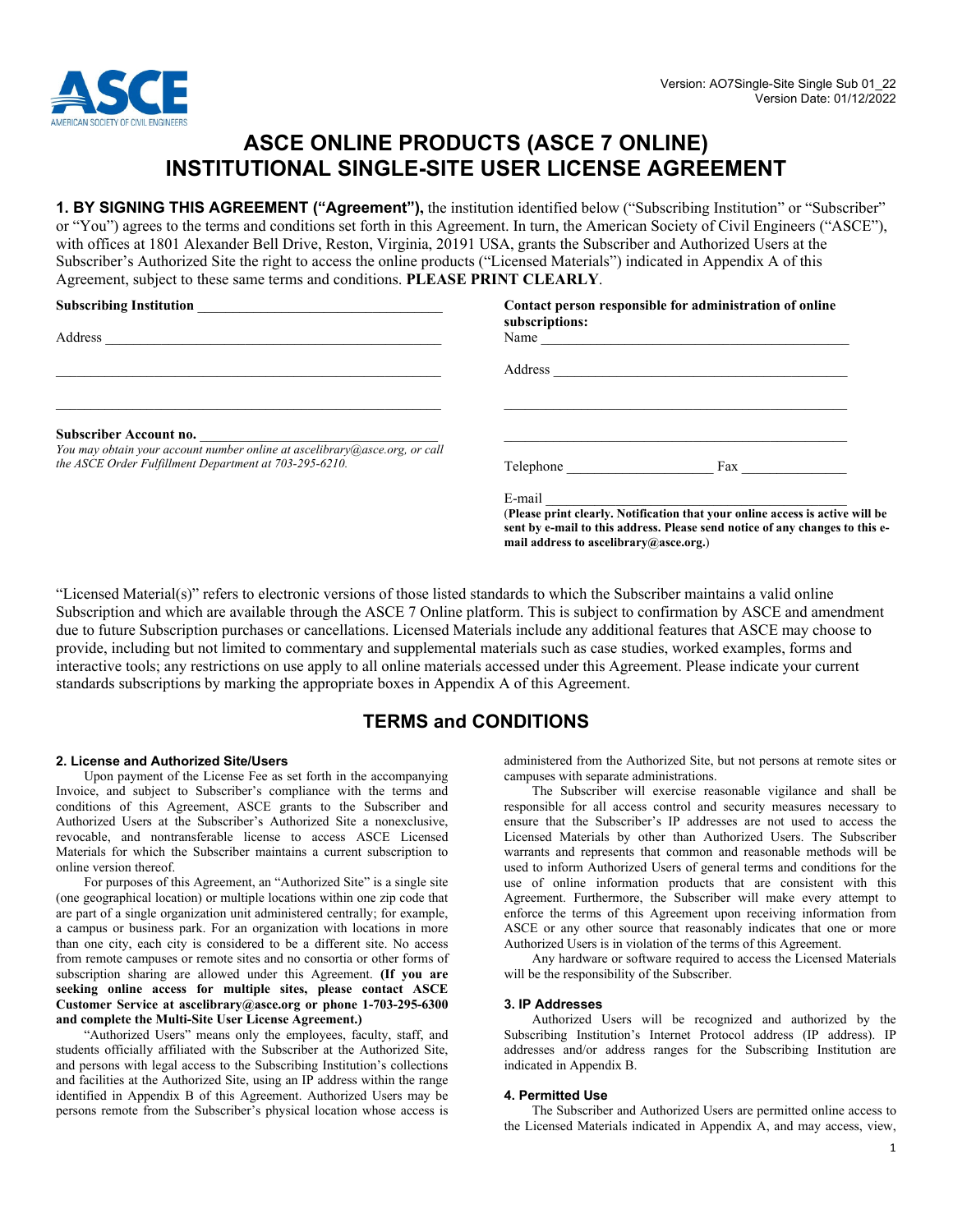or print text by chapter or section, search results, or other information from the Licensed Materials solely for the private use or research of the Subscriber and the Authorized Users. The Subscriber and Authorized Users may only use this online access in a way that conforms with all applicable laws and regulations.

ASCE grants the Subscriber and Authorized Users permission to reprint brief quotations from the content included in the Licensed Materials with the customary acknowledgment of the source, and to copy and transmit content in "person-to-person" and non-systematic scholarly and business exchanges of information between Authorized Users and specific individuals.

The Subscriber specifically agrees that use by the Subscriber or Authorized Users other than indicated above is a violation of the terms of this Agreement. Unless expressly authorized in this Agreement or the Licensed Materials, any other use of the Licensed Materials requires the written permission of the copyright holder.

#### **5. Corporate Annotations**

All annotations created by the Subscriber are the property and responsibility of the Subscriber and can only be viewed by Authorized Users. ASCE does not have access to annotations created by the Subscriber or its Authorized Users.

#### **6. Prohibitions on Certain Uses**

The Subscriber shall not knowingly permit anyone other than Authorized Users to use the Licensed Materials. Altering, recompiling, reselling, publishing or republishing (except as otherwise provided in Section 4) of any text, output, search results, or other information from the Licensed Materials, or any portion thereof, including without limitation, copyright, proprietary and/or other legal notices contained therein, in any form or medium is prohibited.

Systematic or programmatic downloading, printing, transmitting, or copying of the Licensed Materials is prohibited. "Systematic or Programmatic" means downloading, printing, transmitting, or copying activity of which the intent or the effect is to capture, reproduce, or transfer the entire output of a standard; or a substantial portion thereof; or sequential or cumulative search results; or collection of book chapters or tables of contents. Other such systematic or programmatic use of the Licensed Material that interferes with the access of Authorized Users or that may affect the performance of ASCE 7 Online, for example, the use of "robots" to index content, or downloading or attempting to download large amounts of material in a short period of time, is prohibited. Redistribution of the Licensed Material, except as permitted in Section 4, without permission by ASCE and/or payment of royalty to ASCE or to the appropriate Reproduction Rights Organization, is prohibited.

All rights not expressly granted herein are reserved to ASCE. The Subscriber and Authorized Users may not circumvent ASCE's access control systems or use ASCE's systems or services to make any attempt to gain unauthorized access to any other system or network.

ASCE shall not be required to distribute, and Subscriber shall not redistribute any Licensed Materials included therein to a country where the export thereof is prohibited by U.S. law or regulation.

#### **7. Duration of Agreement**

This Agreement will become effective on receipt by ASCE of the Agreement signed by an authorized agent of the Subscriber, and, subject to the terms and conditions of this Agreement, will remain in effect while the Subscriber maintains a current paid subscription to Licensed Materials or unless earlier terminated by either party as provided herein. This Agreement will terminate:

- a) Subject to (b.) and (c.) below, if the subscription lapses (termination is effective at the end of the paid subscription period).
- b) Either party may terminate this Agreement in the event of a material breach of this Agreement by the other party, which breach is not cured within thirty (30) days of receipt of written notice of the breach from the non-breaching party. The foregoing notwithstanding, ASCE reserves the right to suspend access to the service immediately upon detecting a breach of this Agreement by Subscriber. ASCE will use reasonable efforts to notify the Subscriber as soon as possible, usually

within three (3) days of any such suspension of service, by sending an e-mail to the address supplied in Section 1.

c) Following written notice by ASCE of any change in the terms of this Agreement, Subscriber may terminate this Agreement by notice to ASCE in writing, or by e-mail or by fax, that the Subscriber does not accept such change or changes; provided that such notice must be received by ASCE within thirty (30) days of Subscriber's receipt of the notice of change. (In the absence of any such objection by Subscriber within the thirty (30) day period, ASCE's new terms shall apply.) This Agreement shall renew automatically for the term of any subscription upon receipt by ASCE of payment for that subscription.

#### **8. Copyright**

Licensee acknowledges and agrees that all Licensed Materials are copyrighted by ASCE. The Licensed Materials are subject to all applicable copyright, database protection, and other rights of ASCE under the laws of the United States and other countries. Copyright notices in the Licensed Materials may not be removed, obscured, or modified in any way. Unauthorized copying or redistribution of any Licensed Material is a violation of copyright laws.

#### **9. Failure of Performance**

Following approval for online access, the Subscriber and Authorized Users will be permitted to attempt online access to the Licensed Materials at any time. ASCE, however, will not be liable for any delay, downtime, transmission error, software or equipment incompatibilities, force majeure, or other failure of performance. ASCE will use commercially reasonable efforts to correct any material performance problem brought to its attention and may suspend performance pending such corrections.

#### **10. Usage Rights of Lapsed Subscribers**

Upon lapse of subscription, no additional service is provided, and no Subscriber settings or annotations will be saved.

#### **11. Disclaimer of Warranties; Limitation of Liability; Indemnification**

ASCE warrants that it is entitled to grant the licenses granted in this Agreement. EXCEPT AS SET FORTH IN THE PRECEDING SENTENCE, ASCE MAKES NO WARRANTY OR REPRESENTATION OF ANY KIND, EXPRESS OR IMPLIED, WITH RESPECT TO THE LICENSED MATERIAL, INCLUDING ITS QUALITY, ORIGINALITY, SUITABILITY, SEARCHABILITY, OPERATION, PERFORMANCE, COMPLIANCE WITH ANY COMPUTATIONAL PROCESS, MERCHANTABILITY, OR FITNESS FOR A PARTICULAR PURPOSE. THE LICENSED MATERIALS ARE LICENSED AND PROVIDED TO SUBSCRIBER ON AN "AS IS" BASIS.

ASCE SHALL NOT BE LIABLE FOR: EXEMPLARY, SPECIAL, INDIRECT, INCIDENTAL, CONSEQUENTIAL, OR OTHER DAMAGES, ARISING OUT OF OR IN CONNECTION WITH THE SUBSCRIPTION OR LICENSES GRANTED HEREUNDER; THE USE OR INABILITY TO USE ANY ASCE ONLINE PUBLICATION;<br>ASCE'S PERFORMANCE UNDER THIS AGREEMENT; PERFORMANCE UNDER THIS AGREEMENT; TERMINATION OF THIS AGREEMENT BY ASCE; OR THE LOSS OF DATA, BUSINESS, OR GOODWILL, EVEN IF ASCE IS ADVISED OR AWARE OF THE POSSIBILITY OF SUCH DAMAGES. IN NO EVENT SHALL THE TOTAL AGGREGATE LIABILITY OF ASCE FOR ANY CLAIMS, LOSSES, OR DAMAGES ARISING OUT OF OR IN CONNECTION WITH THIS AGREEMENT EXCEED THE GREATER OF FOUR HUNDRED AND SEVENTY-FIVE DOLLARS (\$475.00) OR THE TOTAL AMOUNT PAID BY THE SUBSCRIBER TO ASCE FOR THE LICENSED MATERIAL FOR THE CURRENT SUBSCRIPTION YEAR IN WHICH SUCH CLAIM, LOSS, OR DAMAGE OCCURRED, WHETHER IN CONTRACT, TORT, OR OTHERWISE, INCLUDING WITHOUT LIMITATION DUE TO NEGLIGENCE. The foregoing limitation of liability and exclusion of certain damages shall apply regardless of the success or effectiveness of other remedies. No claim may be made against ASCE unless suit is filed thereon within one (1) year after the event giving rise to the claim.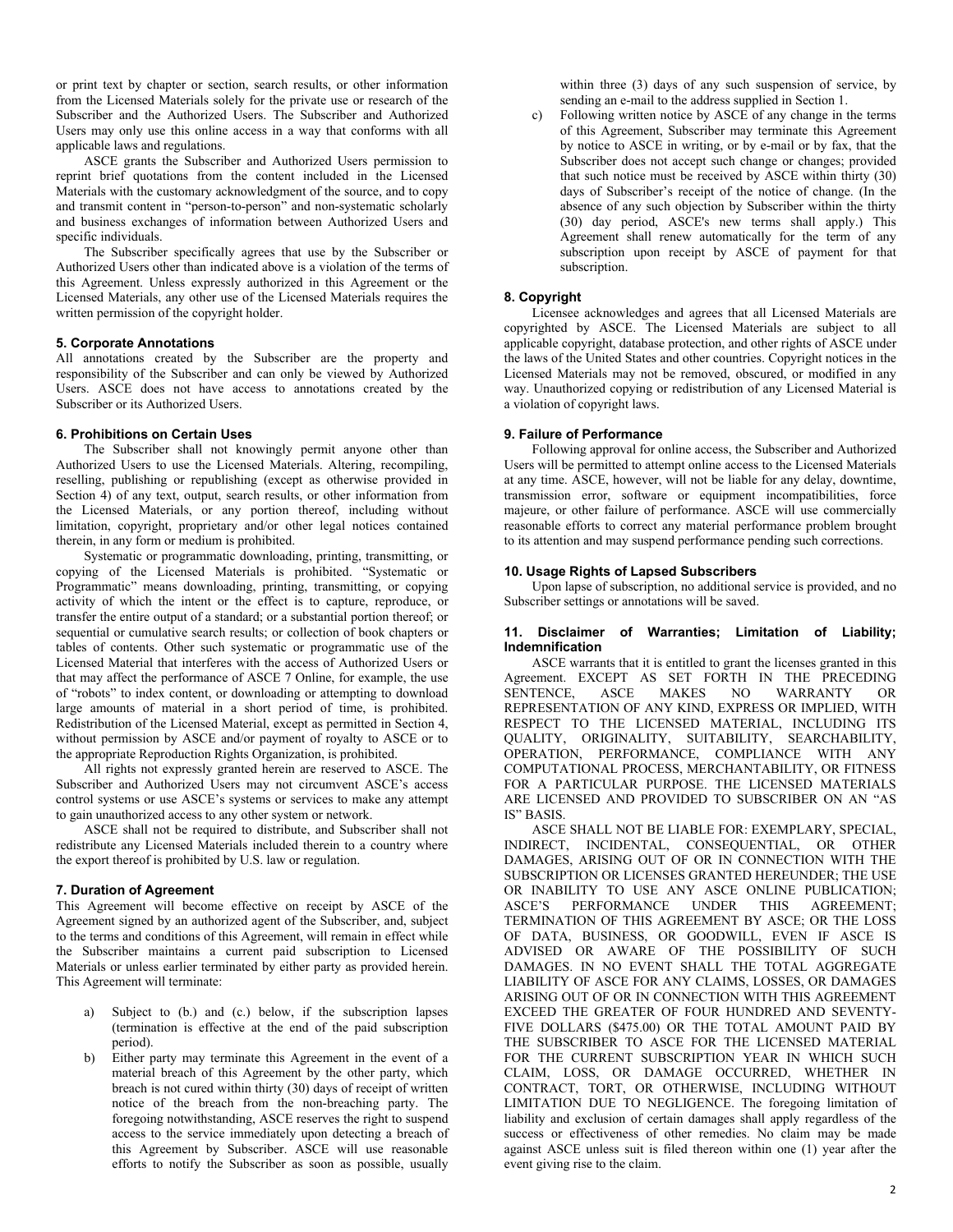The Subscriber assumes sole responsibility for all use of the Licensed Materials by the Subscriber and by each Authorized User. In the event of a breach of this Agreement by the Subscriber or Authorized Users, the Subscriber agrees to indemnify and hold ASCE harmless from and against any and all claims, liabilities, damages, expenses (including attorneys' fees and experts' costs, penalties and fees, if any, for the enforcement of this Agreement and otherwise for ASCE's defense of indemnified claims), losses and threatened losses arising from, or in connection with, that breach, including without limitation, claims of unauthorized use.

#### **12. General**

This Agreement constitutes the entire agreement between the parties and supersedes any prior communication between the parties with respect to the subject matter hereof. The headings used in this Agreement are for convenience only and are not to be considered in construing the terms of this Agreement. Subject to termination under Section 7, this Agreement may be amended only by consent (via mail, email, or fax) of both parties. If ASCE sends notice to the Subscriber of changes in the terms of this Agreement, lack of response by the Subscriber within a thirty (30) day period will be taken as acceptance of the new terms. Subscriber may not make any changes to this Agreement without written consent by ASCE.

The Subscriber must pay any taxes (including but not limited to any applicable Value Added Taxes, Sales Taxes, and Import Taxes) other than taxes on ASCE's net income, arising out of the Subscriber's use of the Licensed Materials and/or the rights granted under this Agreement.

The Subscriber may not assign or transfer its rights under this Agreement. The provisions of Sections 6, 8, 10, 11, and 12 hereof shall survive any expiration or termination of this Agreement.

This Agreement will be governed by, and construed in accordance with, the laws of the Commonwealth of Virginia, applicable to contracts entered into and fully performed in the Commonwealth of Virginia, without regard to the conflict of laws provisions therein. Any action arising out of, or relating to, this Agreement or any of the Licensed Material shall be brought in courts situated in Fairfax County, Virginia, and the parties consent to the jurisdiction of such courts.

**I have read and agree to adhere to and abide by all the terms and conditions stated above, and I certify that I am authorized to sign this Agreement on behalf of the Subscribing Institution identified in Section 1 above.** 

| Name:  | Signature: |
|--------|------------|
| Title: | Date:      |

**Please send the completed and signed Agreement to:** American Society of Civil Engineers, Order Fulfillment Department, 1801 Alexander Bell Drive, Reston, VA 20191. Telephone: 1-800-548-2723, 1-703-295-6300. Fax: 1-866-913-6085. Email: ascelibrary@asce.org

**For ASCE use only:**  License no. <br>
Customer ID no. <br>
Date: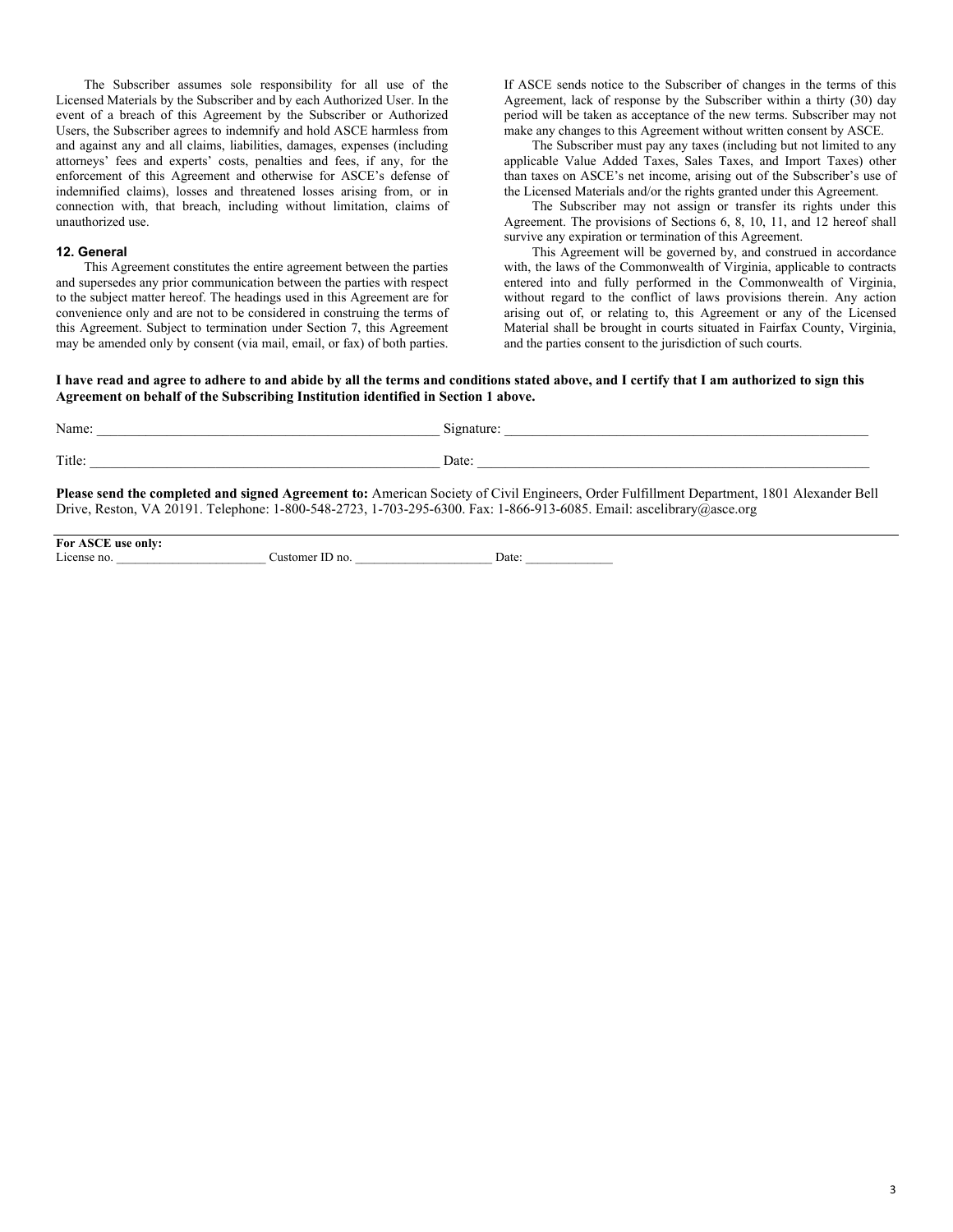## **APPENDIX A LICENSED MATERIALS CURRENTLY HELD BY YOUR INSTITUTION**

□ **ASCE 7 Online** (ASCE 7-10, ASCE 7-16, and ASCE 7-22)